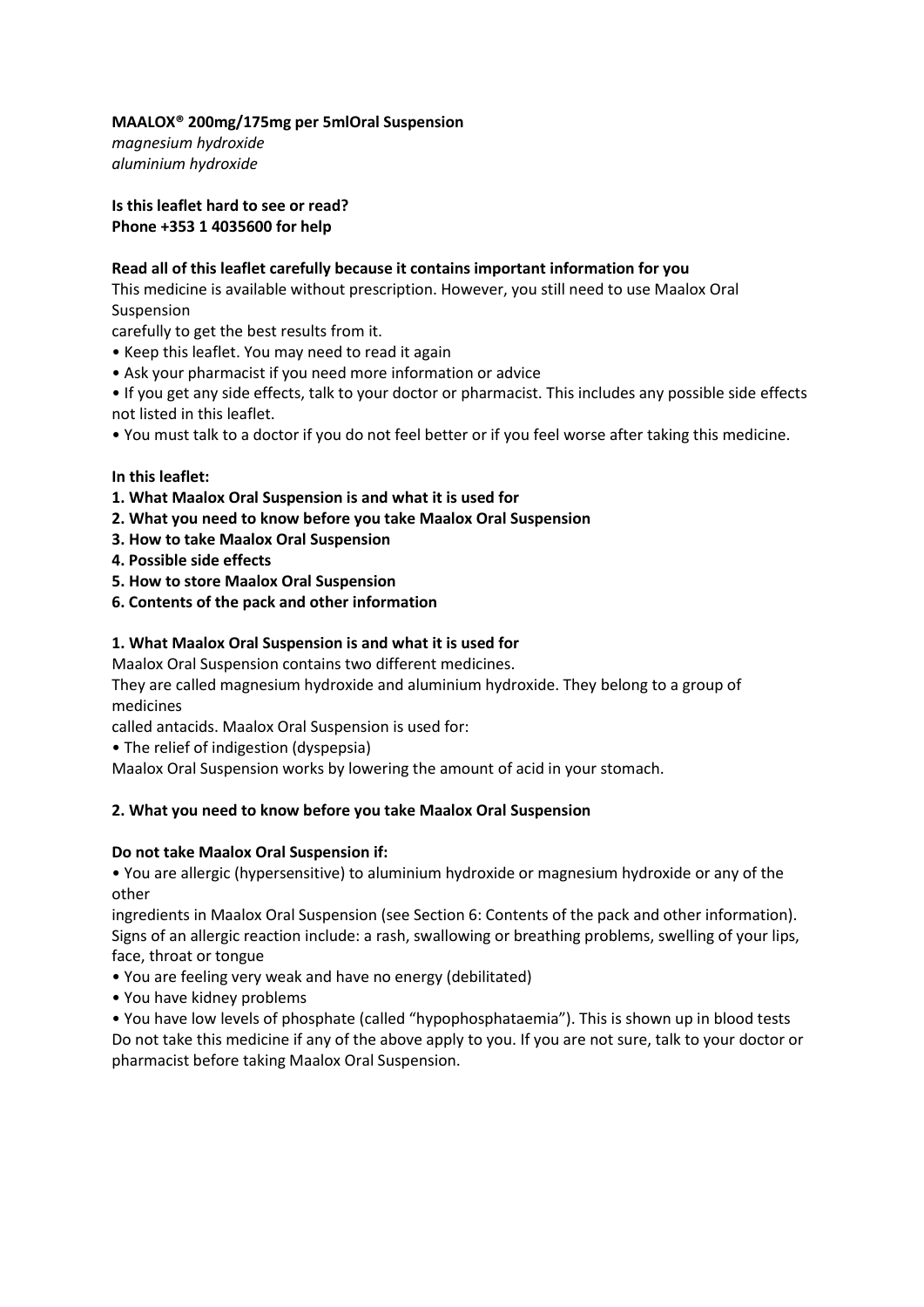### **Warnings and precautions Take special care with Maalox Oral Suspension Check with your doctor or pharmacist before taking your medicine if:**

- You suffer from porphyria
- You suffer from diabetes

If you are not sure if any of the above apply to you, talk to your doctor or pharmacist before taking Maalox.

# **Other medicines and Maalox**

Please tell your doctor or pharmacist if you are taking or have recently taken any other medicines. This includes medicines you buy without a prescription, including herbal medicines.

Maalox Oral Suspension should not be taken at the same time as other medicines. This is because Maalox Oral Suspension can affect the way other medicines work.

Other medicines and magnesium hydroxide:

Some medicines may be affected by magnesium hydroxide or they may affect how well magnesium hydroxide will work. Tell your doctor or pharmacist if you are already taking: - salicylates

# **In particular, Maalox Oral Suspension can affect the following medicines:**

- Medicines used to treat the heart such as digoxin, quinidine, metoprolol, atenolol or propranolol.
- Medicines used to treat anaemia such as iron salts.
- Medicines used to treat stomach ulcers and acidity such as ranitidine or cimetidine (H2 antagonists).
- Medicines used to treat malaria such as chloroquine.
- Medicines used to treat some bone disorders such as bisphosphonates.
- Medicines used to treat some allergic, inflammatory or abnormal immune reactions such as glucocorticoids.
- Medicines used to treat kidney disorders such as citrates.
- Medicines used to treat tuberculosis such as ethambutol or isoniazid.
- Medicines used to treat infections such as fluroquinolones, lincosamides, ketoconazole, cyclines, cephalosporins, (cefpodoxime & cefdinir), dolutegravir, elvitegravir, raltegravir potassium and antiviral treatment combination of tenofovir alafenamide fumarate/emtricitabine/bictegravir sodium, rilpivirine.
- Medicines used to treat mental illness (psychosis) such as phenothiazines, neuroleptics.
- Medicines used to treat increased amounts of potassium in the body such as polystyrene sulfonate.
- Medicines used to treat pain such as diflunisal, indomethacin
- Medicines used in dental care such as sodium fluorure
- Medicines used to treat an underactive thyroid gland such as levothyroxine
- Medicines used to treat joint pains and abnormal chemical reactions in the body such as penicillamine
- Medicines used to reduce cholesterol such as rosuvastatin
- Medicines used to treat cancer such as nilotinib, dasatinib monohydrate
- Medicines used to treat blood disorders such as eltrombopag olamine
- Medicines used to treat high blood pressure in the lungs (pulmonary hypertension) such as riociguat

As a precaution, staggering the administration times of any orally administered drugs and the antacid by at least 2 hours (4 hours for the fluoroquinolones).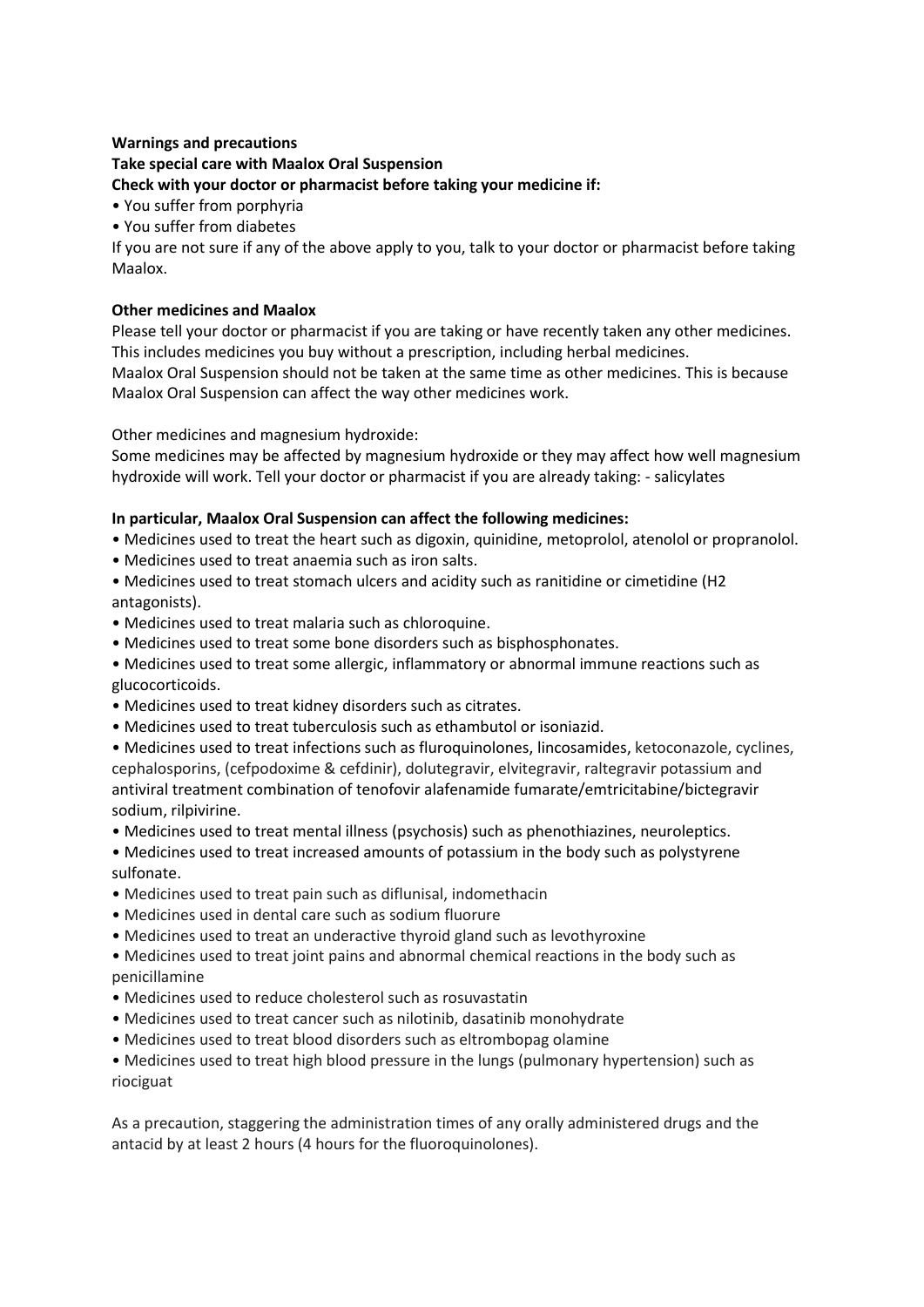# **Pregnancy and breast-feeding**

Use of Maalox Oral Suspension is not recommended during pregnancy.

Talk to your doctor about using Maalox Oral Suspension if:

- You are pregnant or planning to become pregnant.
- You are breast-feeding or planning to breast feed.

### **Important information about some of the ingredients of Maalox Oral Suspension**

• Maalox Oral Suspension contains sorbitol (E420).

If you have been told by your doctor that you cannot tolerate or digest some sugars, talk to your doctor before taking this medicine

• Maalox Oral Suspension contains 1.59mg of sodium per 5ml dose.

To be taken into consideration by patients on a controlled sodium diet.

# **3. How to take Maalox Oral Suspension**

# **Taking this medicine**

- Shake well before use
- Take this medicine by mouth
- If necessary, Maalox Oral Suspension may be taken with water or milk
- **Adults**
- Take one to two 5ml spoonfuls
- Take 20 minutes to 1 hour after meals and at bedtime
- Alternatively, take as directed by your doctor
- Do not take this medicine for prolonged periods as it may mask more serious diseases such as stomach ulcers or stomach cancer.

If the symptoms do not go away, talk to your doctor.

### **Children**

Not recommended in children.

### **If you take more Maalox Oral Suspension than you should**

The following effects may happen: diarrhoea, stomach pain or you may get a bloated feeling and cramping pain in the abdomen (stomach), be sick (vomit), have indigestion, heartburn, upset stomach, constipation, loss of appetite, dry mouth. This could be caused by an obstruction or blockage of the bowel (ileus).

Talk to your doctor or go to a hospital straight away. Remember to take any medicine that is left with you so the doctor knows what you have taken.

### **4. Possible side effects**

Like all medicines, Maalox Oral Suspension can cause side effects, although not everybody gets them.

**Tell your doctor or pharmacist if any of the following side effects get serious or lasts longer than a few days. Also tell them if you notice any side effects not listed in this leaflet:**

- Uncommon: • Constipation
- Diarrhoea
- Very rare:

• Hypermagnesemia, including observations after prolonged administration of magnesium hydroxide to patients with renal impairment.

Not Known:

• Allergic or anaphylactic reactions, signs include; red and lumpy skin rash, swollen eyelids, face, lips,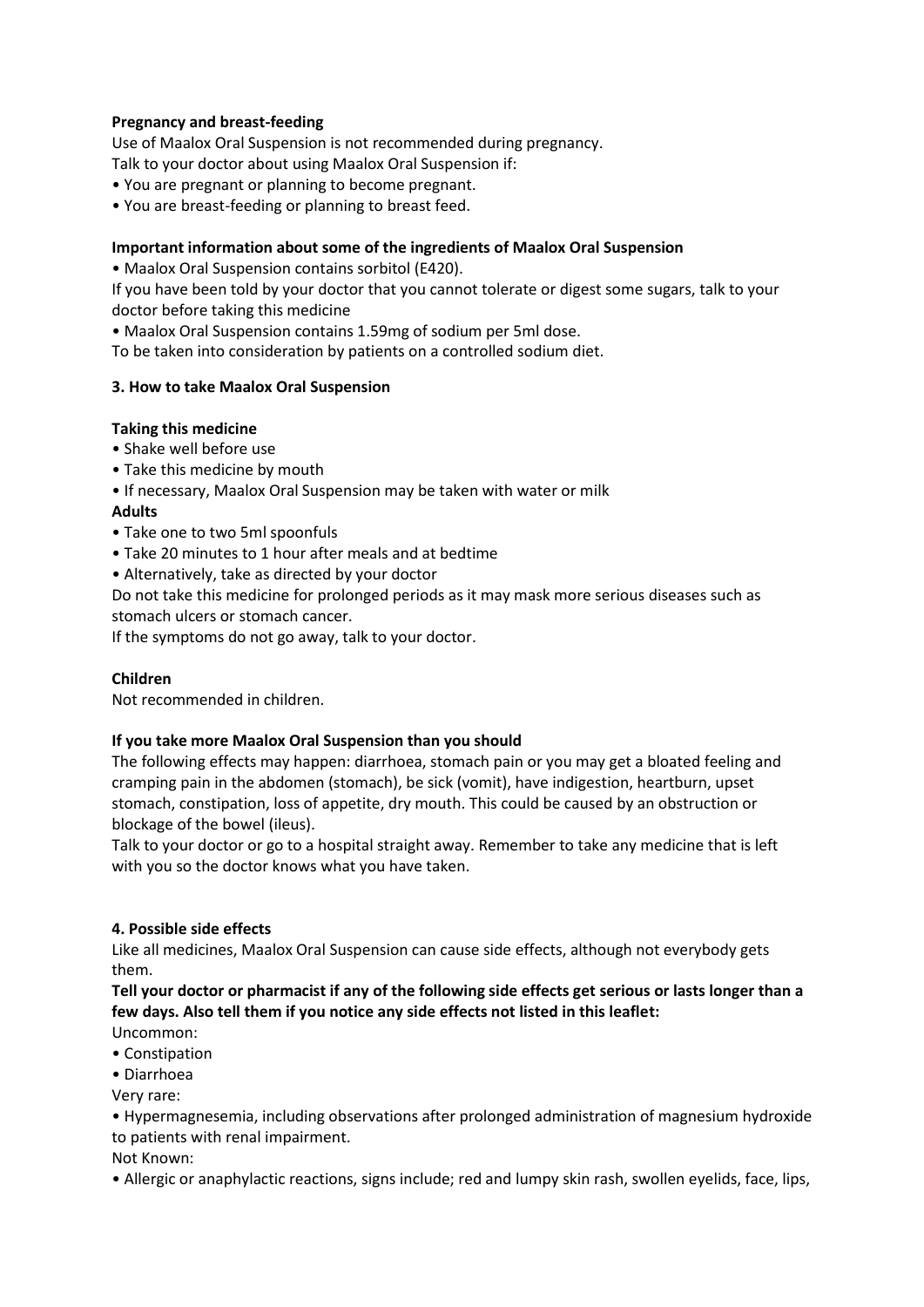mouth or tongue, itching, difficulty breathing or swallowing.

• Abdominal pain

• Hypophosphatemia, this may occur at high doses of the product or even at normal doses especially in patients with low phosphorus diets or in infants less than 2 years.

• Hyperaluminemia is an electrolyte disturbance in which there is an abnormally elevated level of aluminium in the body.

# **Reporting of side effects**

If you get any side effects, talk to your doctor, pharmacist or nurse. This includes any possible side effects not listed in this leaflet.

You can also report side effects directly via HPRA Pharmacovigilance.

Website: www.hpra.ie

By reporting side effects you can help provide more information on the safety of this medicine.

# **5. How to store Maalox Oral Suspension**

Keep out of the sight and reach of children. Maalox should be disposed of within 6 months after first opening the bottle. Do not use Maalox Oral Suspension after the expiry date which is stated on the front label after EXP. The expiry date refers to the last day of that month. Do not store above 25°C. Medicines should not be disposed of via wastewater or house hold waste.

Ask your pharmacist how to dispose of medicines no longer required.

These measures will help to protect the environment.

# **6. Contents of the pack and other information**

### **What Maalox Oral Suspension contains**

• Each 5ml of suspension contains 200mg of magnesium hydroxide and 175mg of aluminium hydroxide, as the active ingredients.

• The other ingredients are: domiphen bromide, citric acid (monohydrate), saccharin sodium, sorbitol 70% liquid non crystallising (E420), hydrogen peroxide, mannitol, hydrochloric acid, peppermint oil and purified water.

### **What Maalox Oral Suspension looks like and contents of the pack**

Maalox Oral Suspension is a white, peppermint flavoured suspension and is available in 60ml, 250ml and 355ml plastic bottles. Not all pack sizes may be marketed.

### **Marketing Authorisation Holder and Manufacturer**

Marketing Authorisation Holder Opella Healthcare France SAS, T/A Sanofi 82 Avenue Raspail 94250 Gentilly France Tel: +353 1 4035600 email: [IEmedinfo@sanofi.com](mailto:IEmedinfo@sanofi.com)

**Manufacturer** A Nattermann & Cie. GmbH, Nattermannallee 1, D-50829 Cologne, Germany.